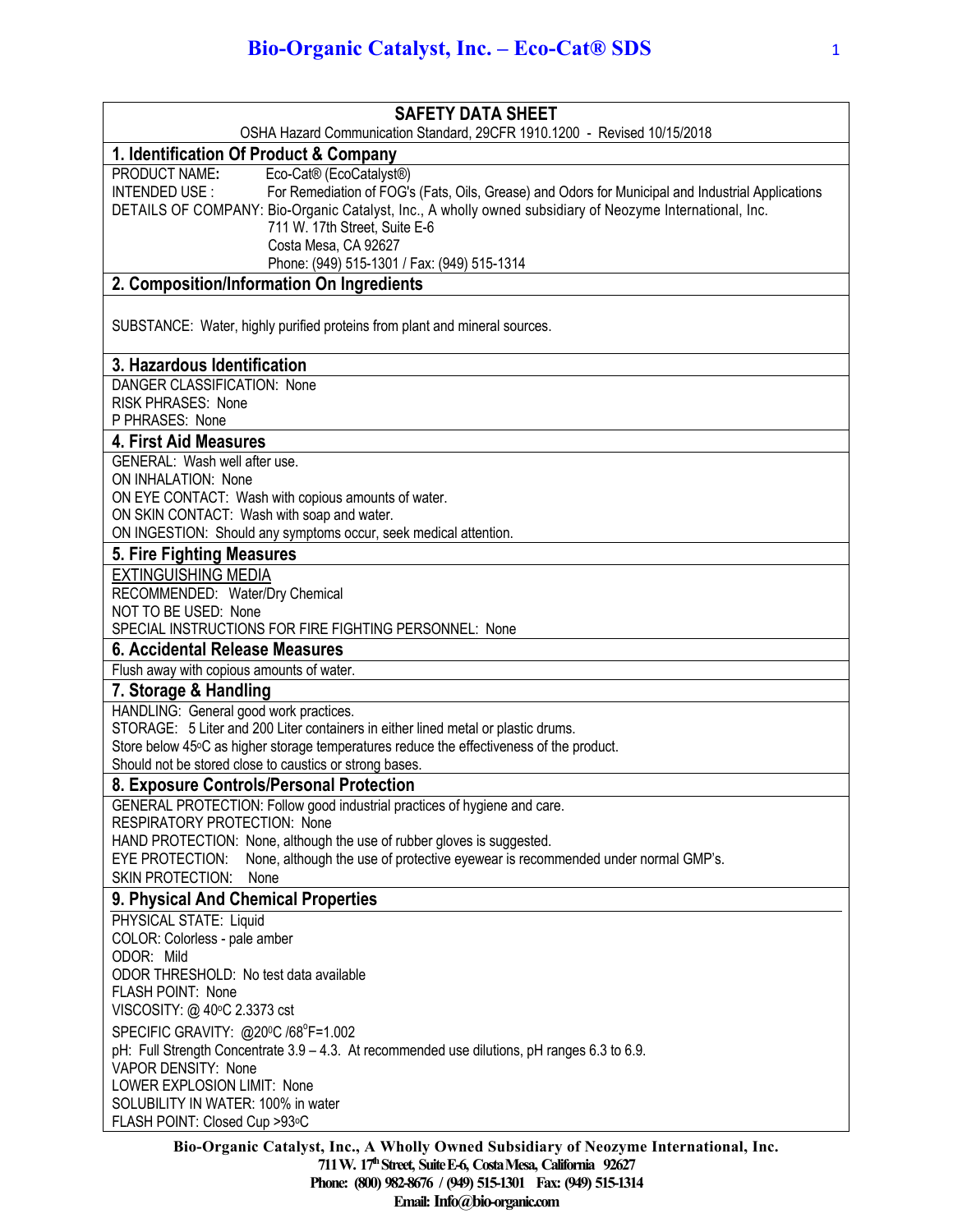FLAMMABILITY (SOLID, GAS): None FLAMMABLE LIMITS IN AIR LOWER: No test data available.

UPPER: No test data available.

AUTO IGNITION TEMPERATURE: No test data available.

VAPOR PRESSURE: < 0.01 mmHg @ 20°C *Calculated*

BOILING Point (@760 mmHg): > 100°C

VAPOR DENSITY (air = 1): >1 *Calculated*

FREEZING POINT: See Pour Point

MELTING POINT: Not applicable POUR POINT: 2.22°C or (+28 °F)

SOLUBILITY IN WATER (by weight): *Visual* Completely soluble.

DECOMPOSITION TEMPERATURE: No test data available

## **10. Stability & Reactivity**

NO KNOWN REACTION TO OCCUR

CONDITIONS TO AVOID: Temperatures above 45°C., pH below 2.5 and above 11 will affect the quality and condition of the product. Strong caustics and strong bases may affect the quality and condition of the product.

## **11. Toxicological Information**

ORAL LD50**:** Levels of 5,000 mg/kg: No Effects.

OCULAR: Primary Ocular-Albino Rabbits-Levels of 1,000 mg/kg for 24 hours: No effects; Non-Toxic; "No Warning Required". ACUTE TOXICITY**:** LC50-Level of 10,000 mg/kg: No effects after 168 hours; Non-Toxic; "No Warning Required."

SKIN TESTS: Draize Test-Dermal score of .38; Non Irritant; "No Warning Required." Repeated Insult Patch - No indication of irritation or sensitization; Non Irritant; "No Warning Required."

INHALATION TESTS**:** Results. No possibility of Irritation; Non Irritant; "No Warning Required."

LONG-TERM STUDIES**:** No recorded side effects since 1971.

## **12. Ecological Information**

This is a totally safe and efficient biocatalytic degrader of organic waste materials. The product causes contaminants and other organic matter to eventually biodegrade, thus returning to carbon dioxide and water. When disposed of in sewage and drainage systems, the product aids in the breakdown of pollutants such as oil.

OECD BIODEGRADATION TESTS: For this family of materials: OECD Guideline for Testing of Chemicals, 302 B, Inherent Biodegradability: Zahn-Wellens/EMPA-Test Adopted: July 17, 1992, as well as German Standard Procedures for Water, Waste Water and Sludge Testing, Test procedure with water organisms (Group L) Determination of the biodegradability, Static Test (L25),DIN 38 412, Part 25

BIODEGRADATION EXPOSURE TIME METHOD: > 58% -48 HRS OECD 302B TEST

Closed Bottle Ready Biodegradability Test Reference: Environmental Protection Agency - Toxic Substances Control Act, Code of Federal Regulations Title 40, part 796, section 3200 (40 CPR 796.3200)

BIODEGRADATION EXPOSURE TIME METHOD: > 75%-28 Days

ENVIRONMENTAL FATE: Persistence and Degradability: The material is readily biodegradable. Passes OECD test(s) for ready biodegradability.

ECOTOXICITY: The material is non-toxic to aquatic organisms on an acute basis (LC50/EC50 between 1 and 10 mg/L in the most sensitive species tested).

FISH ACUTE & PROLONGED TOXICITY: For this family of materials: LC50, fathead minnow (Pimephales promelas), static, 96 hrs. 100 % survival rate at 1ppm

AQUATIC INVERTEBRATE ACUTE TOXICITY: EC50, water flea Daphnia magna, 48 hrs, Toxicity: Not Detected.

TOXICITY TO MICRO-ORGANISMS: EC50 Vibrio fischeri (Photobacterium phosphoreum), P seudokirchner¡ella subcapitata (Selen astrum capricornutum) Toxicity: Not Detected.

MUTAGENICITY TEST: The organisms *P. subcapitata* and *D. magna* are continental water organisms. *V. fischeri* is an organism that can be involved for both continental water and marine water samples. *Salmonella typhimurium* is an organism to evaluate sweet water and its results can be applied to the environment and extrapolated to humans.

*Salmonella typhimurium:* Mutagenicity: Not Detected

MARINE ACUTE TOXICITY: The marine invertebrate species, *Mysidopsis bahia (Americamysis bahia)* and the marine vertebrate species, *Menidia beryllina* were used in the tests. For the marine invertebrate species,48-Hour Acute *Mysidopsis bahia* survival test results : LC-50 -316.23 (ppm), The 96-Hour LC-50 (concentration at which 50% mortality is expected to occur) *Menidia beryllina* survival data was 203.04 (ppm)

## **13. Disposal Considerations**

"IN ACCORDANCE WITH NATIONAL AND LOCAL LAWS AND PRACTICES" Flush down sewage or drainage systems with copious amounts of water.

> **Bio-Organic Catalyst, Inc., A Wholly Owned Subsidiary of Neozyme International, Inc. 711 W. 17thStreet, SuiteE-6, CostaMesa, California 92627 Phone: (800) 982-8676 / (949) 515-1301 Fax: (949) 515-1314 Email:** Info@bio-organic.com